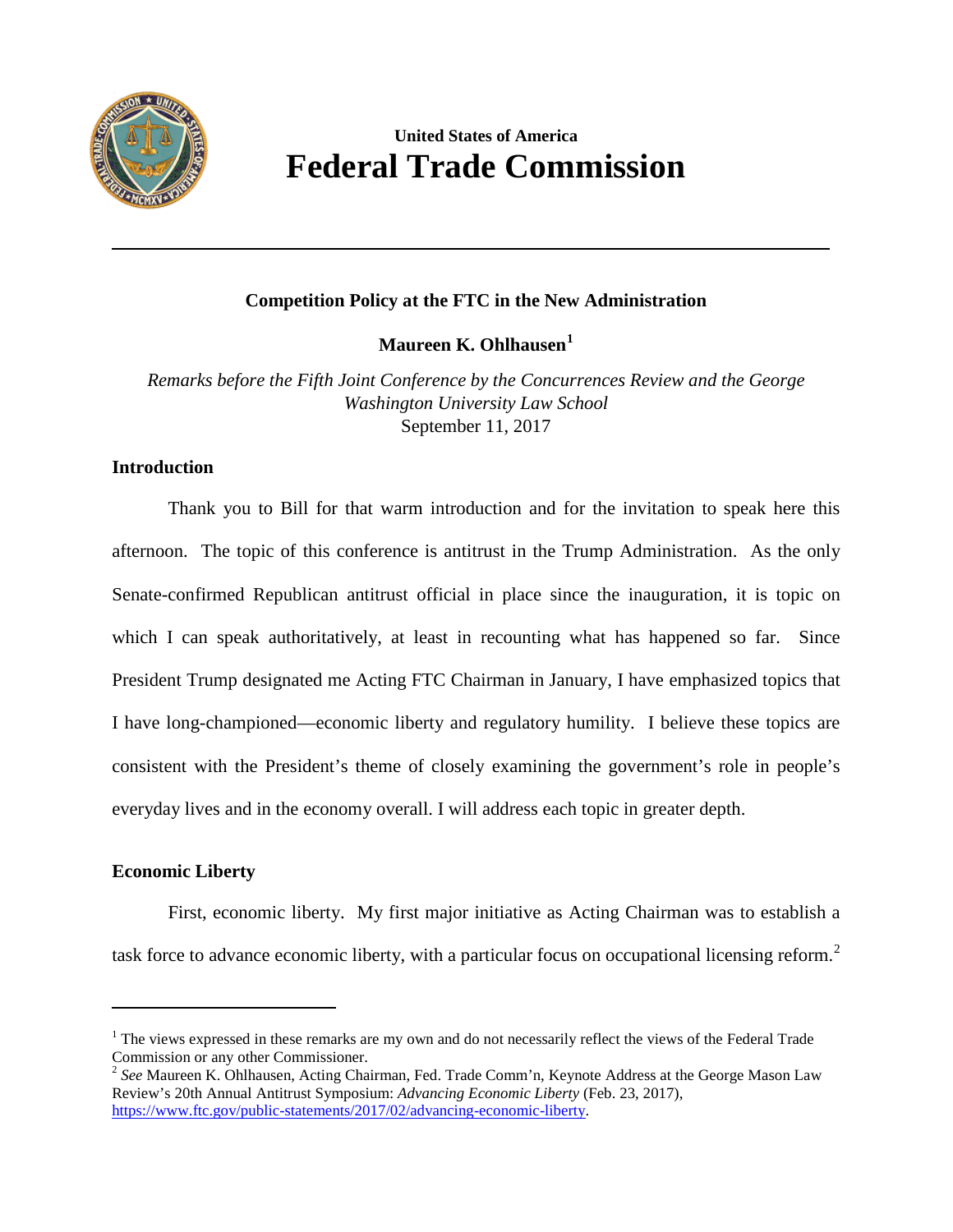In the past 50 years, the U.S. has experienced a tremendous growth in occupational licensing, which has created barriers for low- and middle-income Americans seeking new job opportunities. This can happen because of government overreach or at the behest of incumbent market participants. I've spoken in the past about what I call the "Brother, May I" problem.<sup>[3](#page-1-0)</sup> That problem occurs when a competitor controls the market entry of others, often through some kind of regulatory permission. Public choice theory recognizes that industry capture of regulators for private economic gain is most likely when incumbent providers can obtain a concentrated benefit while dispersing the costs widely to all consumers.[4](#page-1-1)

In February of this year, I formed the Economic Liberty Task Force to help shine a spotlight on the harms of unnecessary or overbroad occupational licensing and to partner with state leaders and other stakeholders to try to remove and reform these regulations. The task force has done a lot in the last seven months. We've held one roundtable session during which experts from across the country gathered in Washington to discuss ways to facilitate license portability where a worker licensed in one state can practice in another state without having to obtain a new license. We announced today a second roundtable scheduled on November 7th to discuss empirical evidence of the effects occupational licensing has on consumers and workers. We've created a centralized resource, ftc.gov/econliberty, for licensing reform efforts. We've drawn significant media attention to the problem and its harmful effects on middle- and low-income Americans and military families. And we've received a terrific response from a coalition of the willing—legislators and governors and other citizens who want to bring jobs and talent to their

<span id="page-1-0"></span><sup>3</sup> *See* Maureen K. Ohlhausen & Gregory P. Luib, *Brother, May I?: The Challenge of Competitor Control over Market Entry*, 4 J. Antitrust Enforcement 111 (2015),<br>https://www.ftc.gov/system/files/documents/public\_statements/801861/150917brothermayi.pdf.

<span id="page-1-1"></span><sup>&</sup>lt;sup>4</sup> Paul J. Larkin Jr., *Public Choice Theory and Occupational Licensing*, 39 Harv. J.L. & Pub. Pol'y 209, 323-24 (2016).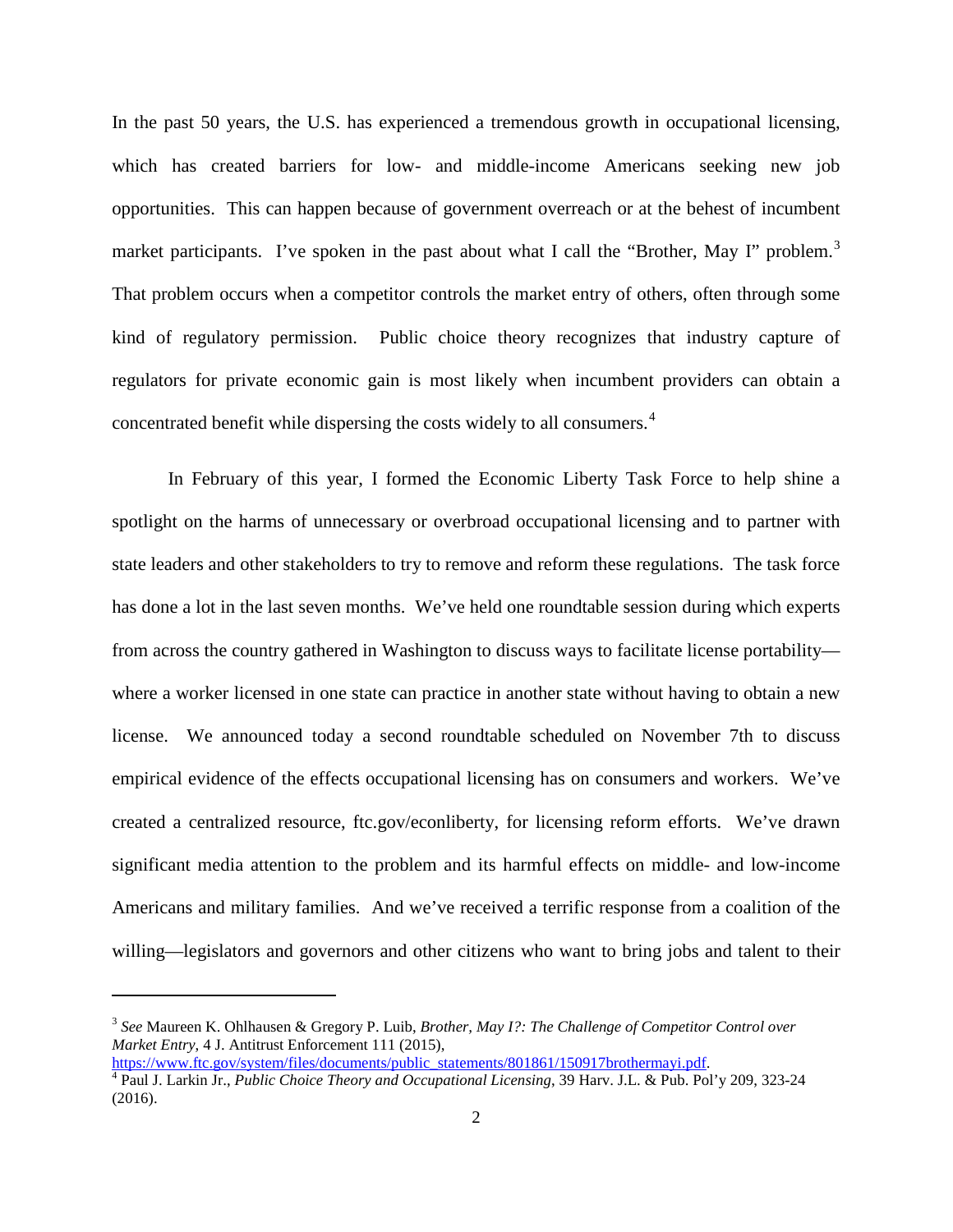states and cities. Furthermore, the task force has held dozens of informational meetings with outside parties to learn about the extent of the problem and potential solutions.

Along with the Task Force, the FTC's long-standing competition advocacy program continues to do yeoman's work in highlighting the potential anticompetitive effects of occupational licensing and other government restraints on competition. One example is an advocacy letter FTC staff sent to Nebraska related to four proposed bills designed to reduce or eliminate certain occupational licensing requirements.<sup>[5](#page-2-0)</sup> Our staff explained the competitive benefits of loosening unnecessary and overbroad licensing restrictions, which include not only benefits to consumers of products and services offered by licensed professionals, but also to workers who have been kept out of those professions because of such restraints.

The FTC has a critical role to play in ensuring that legislators consider consumer interests and competition concerns. In my past career at the FTC, I ran the FTC office responsible for this work. So I am well aware of both the challenges competition advocacy presents and important role this work ultimately plays in protecting the public interest. We will continue speaking up for consumers through our competition advocacy program, and we're looking for additional ways to partner with interested policymakers to foster economic liberty.

l

<span id="page-2-0"></span><sup>5</sup> *See* FTC Staff Comments To the Nebraska State Senate Regarding A Number of Proposed Senate Bills That Would Loosen or Eliminate Certain Occupational Licensing Requirements In Nebraska, Mar. 2017, [https://www.ftc.gov/policy/policy-actions/advocacy-filings/2017/03/ftc-staff-comments-nebraska-state-senate](https://www.ftc.gov/policy/policy-actions/advocacy-filings/2017/03/ftc-staff-comments-nebraska-state-senate-regarding)[regarding.](https://www.ftc.gov/policy/policy-actions/advocacy-filings/2017/03/ftc-staff-comments-nebraska-state-senate-regarding)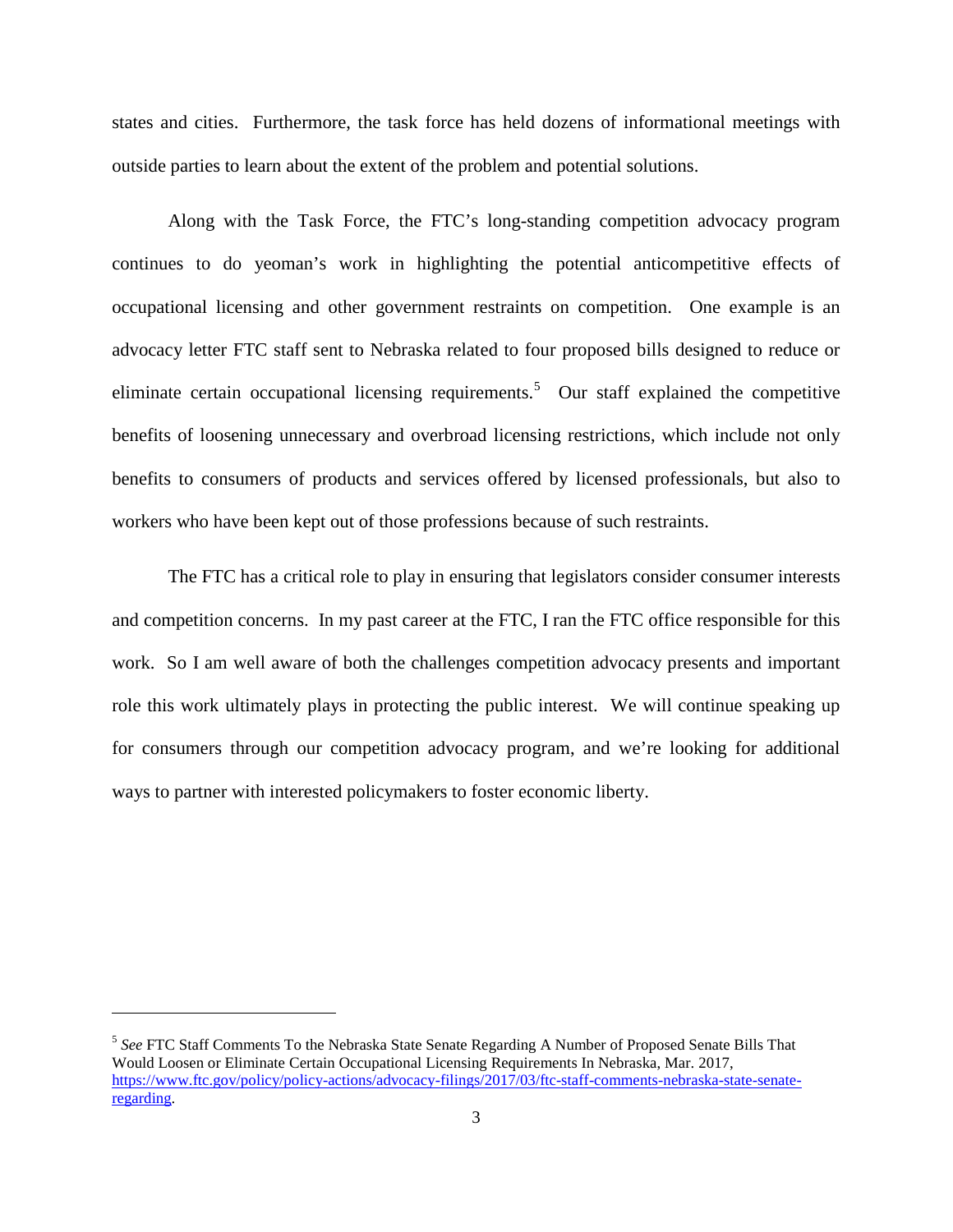#### **Regulatory Humility**

 $\overline{\phantom{a}}$ 

Next, regulatory humility. I have spoken and written about the need for regulatory humility many times.<sup>[6](#page-3-0)</sup> Although the newsletter *FTC: Watch* recently declared this term out of style, I sincerely hope that humility never goes out of fashion. I've argued repeatedly that government actors must heed the limits of their knowledge, consider the repercussions of their actions, and be mindful of the private and social costs that government actions inflict.

Today I'd like to speak more about how humility should apply in antitrust. In general, free markets work well in serving consumers' needs. Antitrust is well suited to address behavior that undermines free market competition, such as concerted restraints of trade or attempts to gain market power through acquisitions. Antitrust can also remedy unilateral conduct by a monopolist that harms the competitive process when the harm is not outweighed by consumer benefits. Antitrust humility means recognizing that antitrust is not a panacea, however. There are many social and economic problems—such as income or wealth inequality between individuals or between regions of the country—that antitrust is simply not well suited to address. Antitrust is a precision tool, designed to remedy specific harms to the *process* of competition, not to address macroeconomic issues. These broader problems likely have many causes, and I submit that the exercise of market power through restraints of trade or exclusionary conduct is near the bottom of that list of causes, if they are on the list at all.

This is not to say that these are unimportant problems; rather, they are some of the most significant public policy questions of our time. There is a mismatch, however, between the proper role for antitrust and the efforts by some to characterize many socio-economic problems

<span id="page-3-0"></span><sup>6</sup> *See, e.g.*, Maureen K. Ohlhausen, Acting Chairman, Fed. Trade Comm'n, *Regulatory Humility in Practice* Remarks at the American Enterprise Institute (Apr. 1, 2015)[, https://www.ftc.gov/public](https://www.ftc.gov/public-statements/2015/04/regulatory-humility-practice-remarks-ftc-commissioner-maureen-k-ohlhausen)[statements/2015/04/regulatory-humility-practice-remarks-ftc-commissioner-maureen-k-ohlhausen.](https://www.ftc.gov/public-statements/2015/04/regulatory-humility-practice-remarks-ftc-commissioner-maureen-k-ohlhausen)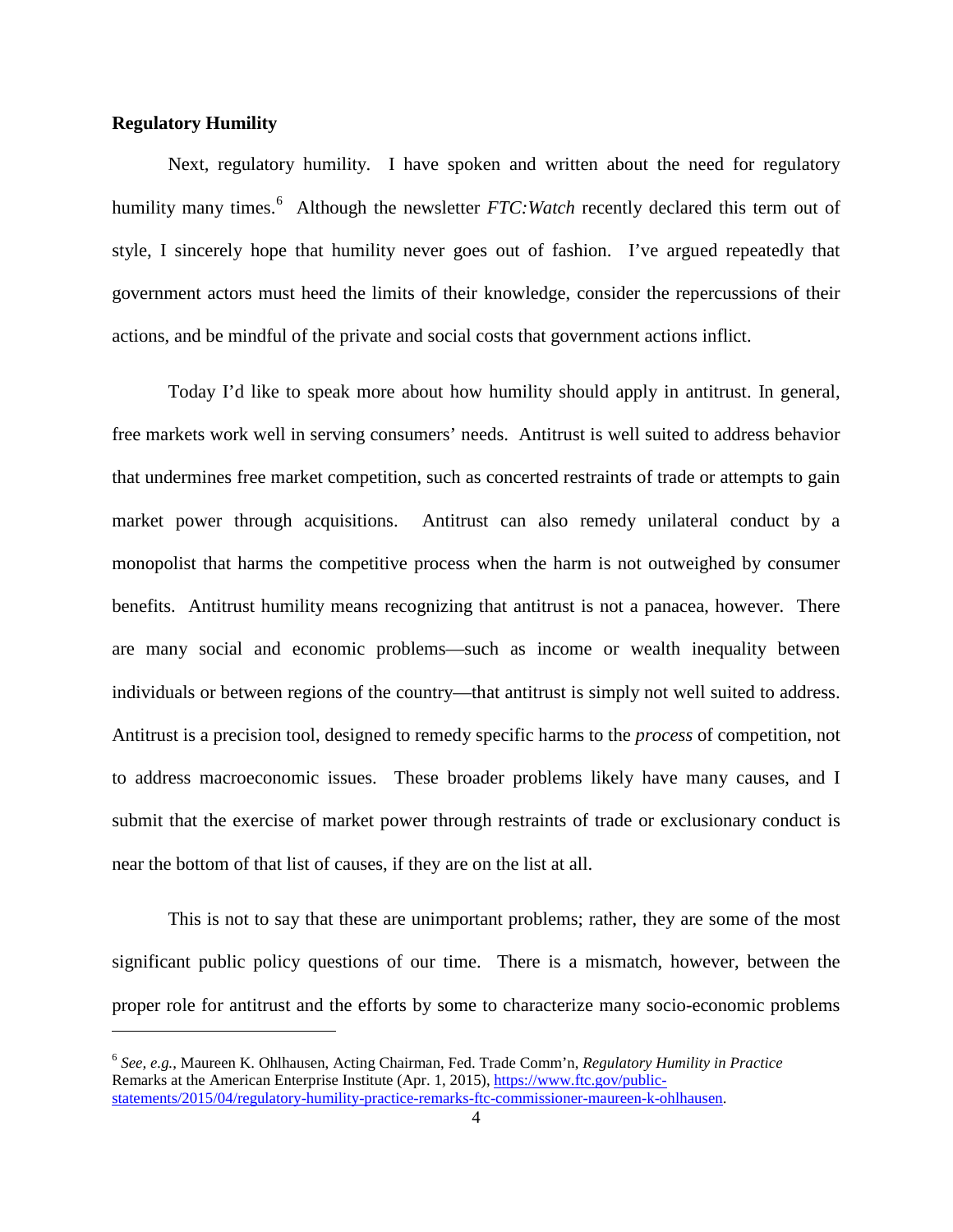that have very little to do with competition as "antitrust" problems. I think many of those who see antitrust as the solution to a wide variety of economic problems believe there is a simple relationship between industry concentration and competition. As we all know, industry concentration refers to the number of firms in an industry. Economists have developed a number of tools to measure concentration—the simple counting of firms and the HHI, among others. Commentators get into trouble, however, when they make inferences about competition just by looking at information about concentration. Assessing concentration requires simple arithmetic; assessing competition requires a more complex and nuanced analysis. Sometimes more concentration means less competition, but sometimes the opposite is true. Among those who regularly work in this field, the need to go deeper than a simple concentration analysis is both well known and hardly controversial.

Even more problematic than making an inference about competition in a market simply by looking at concentration in that market is making an inference about the level of competition economy-wide by looking at cross-sectional inter-industry evidence. For example, the Council of Economic Advisers in the Obama Administration, *the Economist*, *the New York Times*, and others observed industry census data; noted that concentration across certain industries like retail, transportation, finance, and utilities had risen; and saw that firms' returns on invested capital had increased.<sup>[7](#page-4-0)</sup> From this, they inferred that monopoly power was rising and called for stricter antitrust enforcement.

<span id="page-4-0"></span><sup>7</sup> *See* Council of Economic Advisers Issue Brief, *Benefits of Competition and Indicators of Market Power*, May 2016,

https://obamawhitehouse.archives.gov/sites/default/files/page/files/20160502 competition issue brief updated cea. [pdf;](https://obamawhitehouse.archives.gov/sites/default/files/page/files/20160502_competition_issue_brief_updated_cea.pdf) *Too Much of a Good Thing*, ECONOMIST, Mar. 26, 2016; *The Problem With Profits*, ECONOMIST, Mar. 26, 2016; *With Competition in Tatters, the Rip of Inequality Widens*, NEW YORK TIMES, July 12, 2016.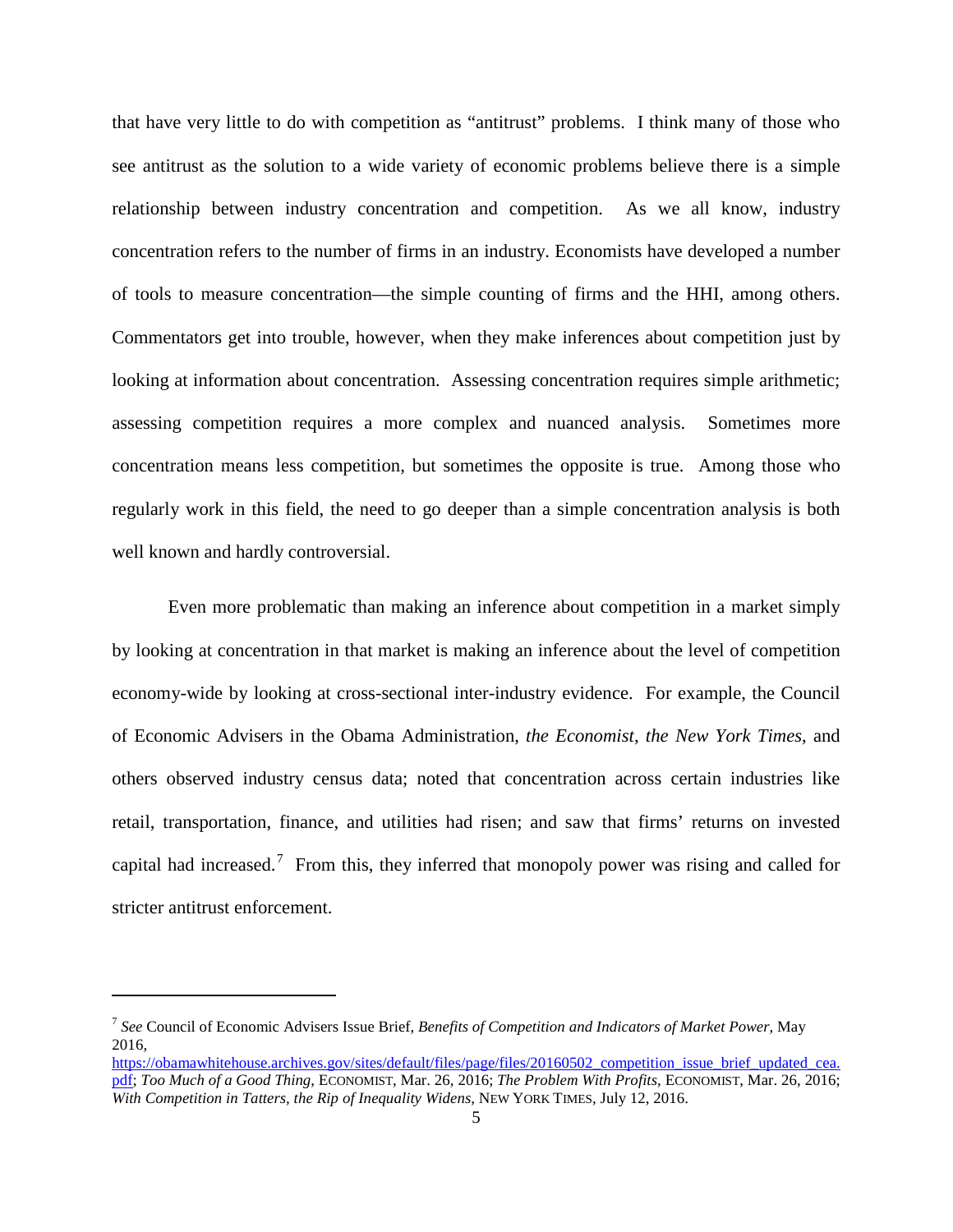In a speech and journal article last year, I explained that those conclusions were not based on sound evidence.<sup>[8](#page-5-0)</sup> Proponents of these views committed basic errors that industrialorganization economists have warned about for decades. Specifically, using a cross-sectional, inter-industry analysis, they saw a correlation between structure and profits, inferring a causal relationship between the two. But those who know the history of antitrust know that the Structure-Conduct-Performance approach has long been discredited.

I won't repeat the specifics of my article, beyond a brief summary. Industry classifications identified by the census bureau are not antitrust markets. Even if they were, shifting trends in concentration may not reflect lost competition. And it is error to necessarily tie rising concentration and profits to increased economic power. Market shares, entry, profits, and markups are the *outcomes* of a competitive process as opposed to the inputs into an analysis of the existing level of competition.<sup>[9](#page-5-1)</sup> Some markets have diminishing long-run average-cost curves, whereas others produce dominant firms or oligopolies due to superior efficiency or innovation. Because markets differ along these and other key dimensions, most cross-sectional studies simply do not tell us much—if anything—about competition. I am not saying this research is useless or should not continue, just that it is of very limited relevance to antitrust law enforcers, like me, who must examine conduct in individual markets.

Nevertheless, even if the antitrust laws were—unwisely, in my view—revised to focus on concentration for concentration's sake, there is compelling evidence to suggest that the change advocates are hoping for will not occur. Our gracious host, Bill Kovacic, addressed this issue head on in 1989 in an article titled "Failed Expectations: The Troubled Past and Uncertain Future

<span id="page-5-1"></span><span id="page-5-0"></span> $^8$  Maureen K. Ohlhausen, *Does the U.S. Economy Lack Competition?*, 1 CRITERION J. INNOVATION 47 (2016).<br><sup>9</sup> See Richard Schmalensee, *Industrial Economics: An Overview*, 98 Econ. J. 643 (1988); Harold Demsetz, *Industr Structure, Market Rivalry, and Public Policy*, 16 J. Law & Econ. 1 (1973).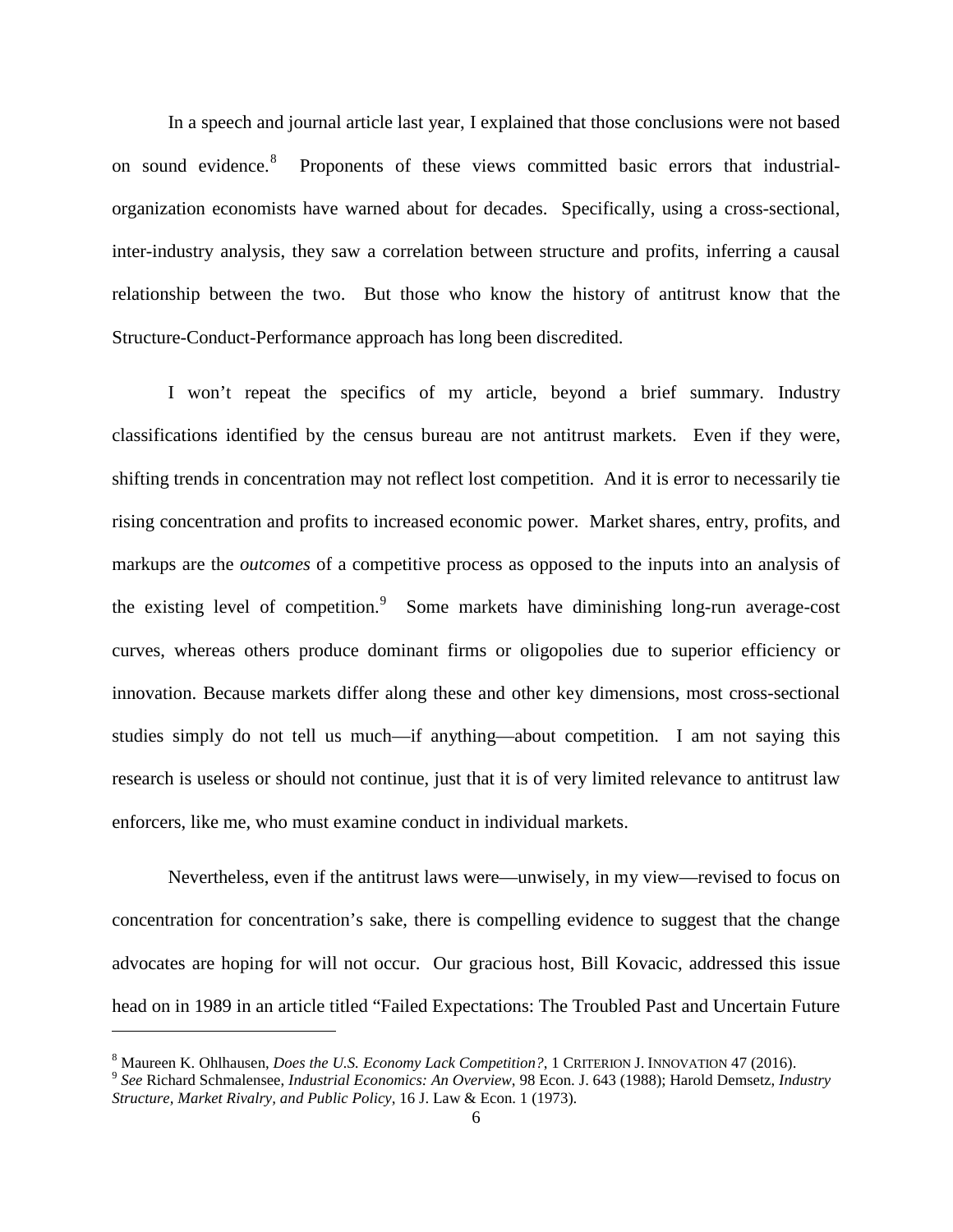of the Sherman Act as a Tool for Deconcentration."<sup>[10](#page-6-0)</sup> He recounts three periods of aggressive efforts to achieve industry deconcentration, 1904-1920, 1937-1956, and 1969-1982 and explains that "federal enforcement agencies seldom have achieved fundamental structural change in concentrated industries."<sup>[11](#page-6-1)</sup> In his view, the "chief tenets" of past deconcentration efforts were "size begets political corruption and superior performance never accounts for dominance, while predatory conduct invariably does."<sup>[12](#page-6-2)</sup> He concludes that "[p]ast experience supplies scant basis for predicting that the next round of initiatives will improve upon the disappointing results of former deconcentration eras. Why, then, will a new collection of enforcement officials set off to climb a mountain that routinely has conquered its challengers? The answer may be that the durability of the deconcentration impulse has little to do with realistic expectations that a broadbased program of Sherman Act divestiture suits will dissolve existing aggregations of market power. Its recurring hold on public policy instead derives from its attractiveness as a symbolic outlet for public antipathy toward large corporate size."[13](#page-6-3)

Bill was prescient in predicting that unfocused, general antipathy toward large corporate size would explain the current calls for increased antitrust enforcement. As I and many before me have explained, large corporate size does not inevitably lead to monopoly power in a defined antitrust market and decreased consumer welfare. And even if it did, more aggressive antitrust enforcement is unlikely to have a significant effect on corporate size or industry concentration writ large. Antitrust is a discrete tool, its interventions are necessarily narrow and specific. The task of the antitrust enforcer is to look market-by-market for l conduct that harms the competitive

<span id="page-6-0"></span><sup>10</sup> Bill Kovacic, *Failed Expectations: The Troubled Past and Uncertain Future of the Sherman Act as a Tool for Deconcentration*, 74 Iowa L. Rev. 1105 (1989).<br><sup>11</sup> *Id.* at 1112.<br><sup>12</sup> *Id.* at 1131.<br><sup>13</sup> *Id.* at 1150.

<span id="page-6-1"></span>

<span id="page-6-3"></span><span id="page-6-2"></span>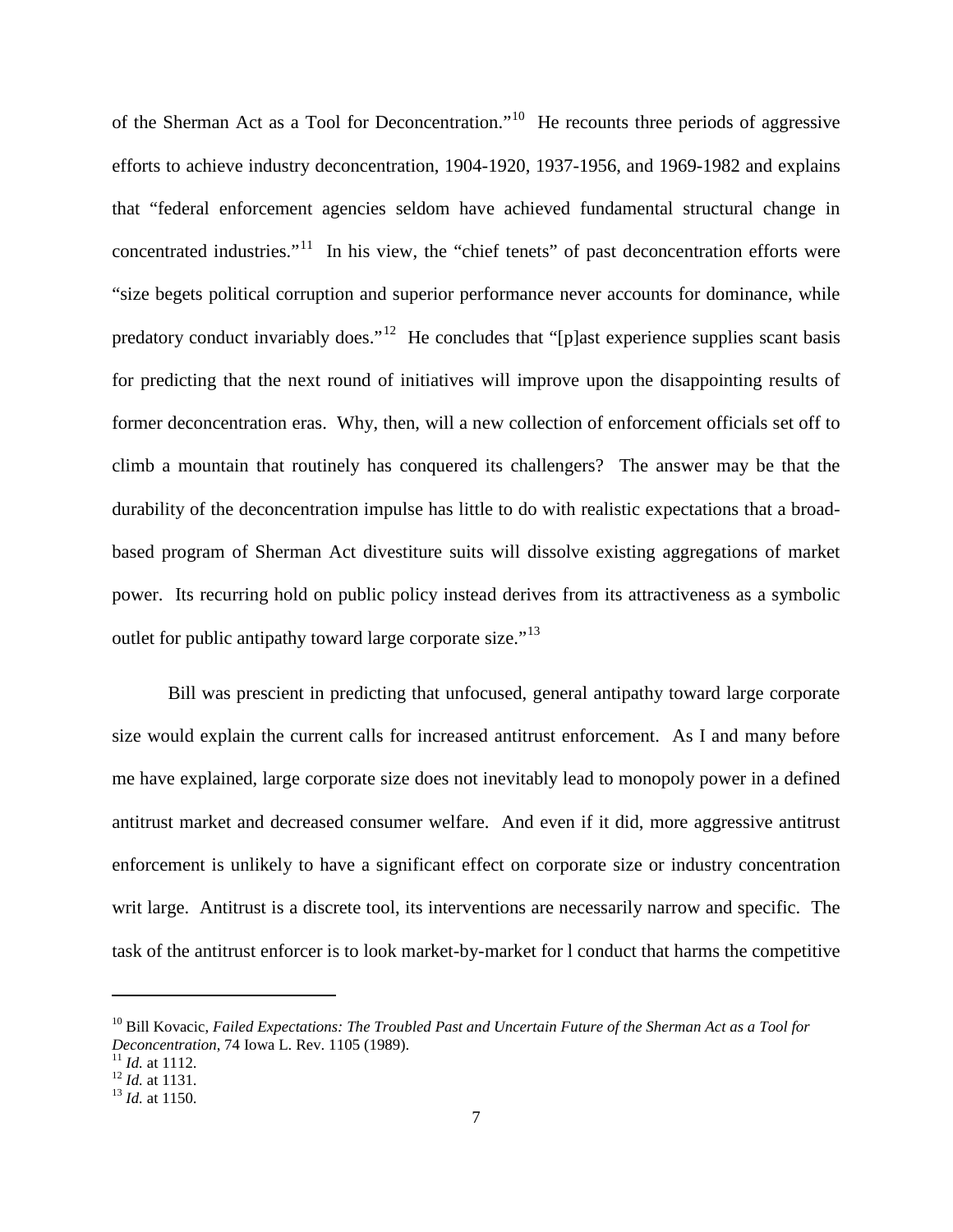process. Antitrust is not industrial policy, nor should it be, and humility requires that we recognize this.

#### **Enforcement**

 $\overline{\phantom{a}}$ 

So what do economic liberty and regulatory humility mean for antitrust enforcement? One area on which I have focused is illegal restraints of trade that flow from government action, which can be some of the most destructive restrictions on competition we encounter. Put simply, government regulation can be the barrier to entry that will never fall. And too often, government regulations directly block or suppress competition and diminish economic opportunities, or facilitate efforts by private firms to do the same.

Although antitrust only polices private-firm conduct, it is important not to overlook the role of the state. To be clear, I believe in federalism. But that does not leave us powerless to advance consumers' interests in our federal system. We can work to define and confine the anticompetitive effects that flow from state action. That was one lesson of *Phoebe Putney* and *North Carolina Dental*, which force states wishing to limit competition to clearly articulate that goal and to actively supervise its application by market participants.<sup>[14](#page-7-0)</sup>

From one perspective, federal antitrust enforcement can make governments be politically accountable for state-imposed restrictions on competition. I hasten to add, however, that FTC action regarding state-action immunity need not be adversarial. For example, *North Carolina Dental* gave FTC staff a welcome opportunity to work with state and local governments on how they might reduce barriers to more robust competition and the Economic Liberty Task Force is continuing these efforts.

<span id="page-7-0"></span><sup>14</sup> *FTC v. Phoebe Putney Health Sys.*, 568 U.S. 216, 218 (2013); *N.C. State Bd. Of Dental Exam'rs v. FTC*, 135 S. Ct. 1101, 1110 (2015).